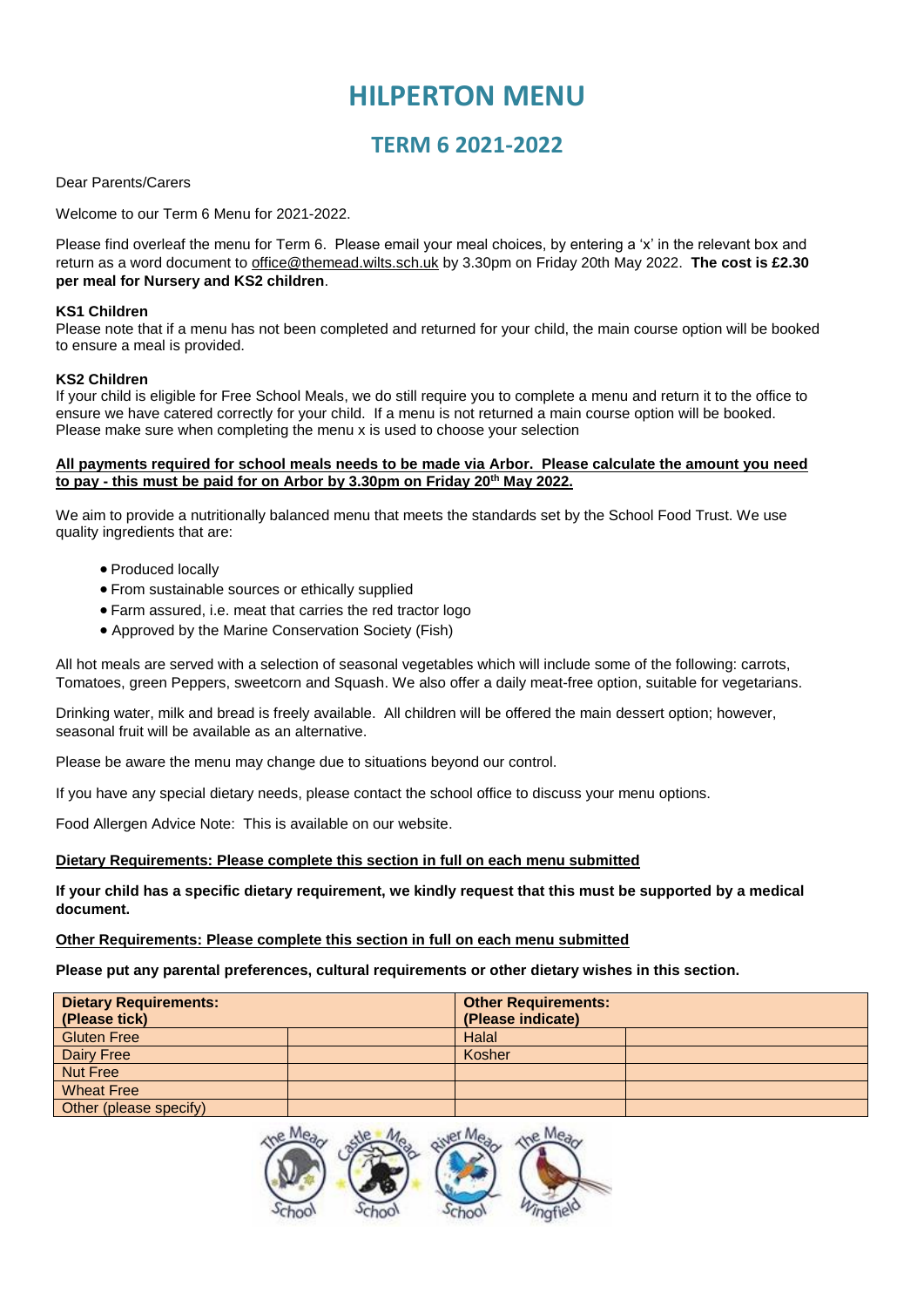| <b>CHILD'S NAME:</b>  | OFFICE USE ONLY         |
|-----------------------|-------------------------|
|                       | <b>INITIALS:  DATE:</b> |
| <b>CHILD'S CLASS:</b> | .                       |

### **PLEASE MARK YOUR CHOICE WITH 'X' FOR EITHER THE MAIN, VEGETARIAN OR JACKET POTATO OPTION EACH DAY PLEASE DO NOT HIGHLIGHT**

| W/C: 06/06/2022      | <b>MONDAY</b><br><b>INSET DAY</b> | <b>TUESDAY</b>                                                   | <b>WEDNESDAY</b>                 | <b>THURSDAY</b>          |  | <b>FRIDAY</b>                         |  |
|----------------------|-----------------------------------|------------------------------------------------------------------|----------------------------------|--------------------------|--|---------------------------------------|--|
| <b>MAIN COURSE</b>   |                                   | Chicken<br>and Leek<br>Pie with<br><b>New</b><br><b>Potatoes</b> | Sausage<br>Pasta Bake            | Cottage<br>Pie:          |  | <b>Fish Fingers</b><br>and Chips      |  |
| <b>VEGETARIAN</b>    |                                   | Spring<br>vegetable<br>pie with<br>new<br>potatoes               | Cheese<br>and<br>Tomato<br>Pizza | Quorn<br>Cottage<br>Pie: |  | Vegetable<br>Spring Roll<br>and Chips |  |
| <b>JACKET POTATO</b> |                                   | Cheese and<br>Beans                                              | Cheese<br>and Beans              | Cheese<br>and Beans      |  | Cheese and<br>Beans                   |  |
| <b>DESSERT</b>       |                                   | Zesty Orange<br>Shortbread                                       | Yoghurt                          | Ice Cream                |  | Raspberry Muffin                      |  |
|                      |                                   |                                                                  |                                  | <b>KS2 TOTAL</b>         |  | f                                     |  |

| W/C: 13/06/2022<br>2 | <b>MONDAY</b>                    | <b>TUESDAY</b>                              |                | <b>WEDNESDAY</b>        |                             | <b>THURSDAY</b>              |                       | <b>FRIDAY</b>                        |           |  |
|----------------------|----------------------------------|---------------------------------------------|----------------|-------------------------|-----------------------------|------------------------------|-----------------------|--------------------------------------|-----------|--|
| <b>MAIN COURSE</b>   | Vegetable<br>Lasagne             | Salmon and<br><b>Broccoli</b><br>Pasta Bake |                | Beef Chilli<br>and Rice |                             | Sausage<br>and Mash          |                       | <b>Breaded</b><br>Fish and<br>Wedges |           |  |
| <b>VEGETARIAN</b>    | Vegetable<br>Burger and<br>Beans | Macaroni<br>Cheese                          |                | Mixed<br>Bean Chilli    |                             | Quorn<br>Sausage<br>and Mash |                       | Cheese and<br>Onion Pasty            |           |  |
| <b>JACKET POTATO</b> | Cheese<br>and Beans              | Cheese and<br>Beans                         |                | Cheese<br>and Beans     |                             | Cheese<br>and Beans          |                       | Cheese and<br><b>Beans</b>           |           |  |
| <b>DESSERT</b>       | <b>Fruit Platter</b>             | Cookie                                      | Oat and Raisin |                         | Chocolate<br><b>Brownie</b> |                              | Lemon Drizzle<br>Cake |                                      | Ice Cream |  |
|                      |                                  |                                             |                |                         |                             | <b>KS2 TOTAL</b>             |                       |                                      |           |  |

| W/C: 20/06/2022<br>З | <b>MONDAY</b>                         | <b>TUESDAY</b>                |  | <b>WEDNESDAY</b>       |  | <b>THURSDAY</b>                     |  | <b>FRIDAY</b>                                    |  |
|----------------------|---------------------------------------|-------------------------------|--|------------------------|--|-------------------------------------|--|--------------------------------------------------|--|
| <b>MAIN COURSE</b>   | Vegetable<br>Enchiladas               | Halal<br>Chicken<br>Casserole |  | Pepperoni<br>Pizza     |  | Roast Pork<br>and Roast<br>Potatoes |  | <b>Breaded</b><br>Chicken<br>Chunks and<br>Chips |  |
| <b>VEGETARIAN</b>    | Tomato<br>And<br>Cheese<br>Pasta Bake | Sweet<br>Potato<br>Casserole  |  | Mushroom<br>Stroganoff |  | Roast<br>Vegetable<br>Quiche        |  | Cauliflower<br>and Broccoli<br>Cheese            |  |
| <b>JACKET POTATO</b> | Cheese<br>and Beans                   | Cheese and<br><b>Beans</b>    |  | Cheese<br>and Beans    |  | Cheese<br>and Beans                 |  | Cheese and<br>Beans                              |  |
| <b>DESSERT</b>       | Banana Flapjack                       | <b>Melon Pieces</b>           |  | Ice Cream              |  | Chocolate Chip<br><b>Muffins</b>    |  | Yoghurt                                          |  |
|                      |                                       |                               |  |                        |  | <b>KS2 TOTAL</b>                    |  | f                                                |  |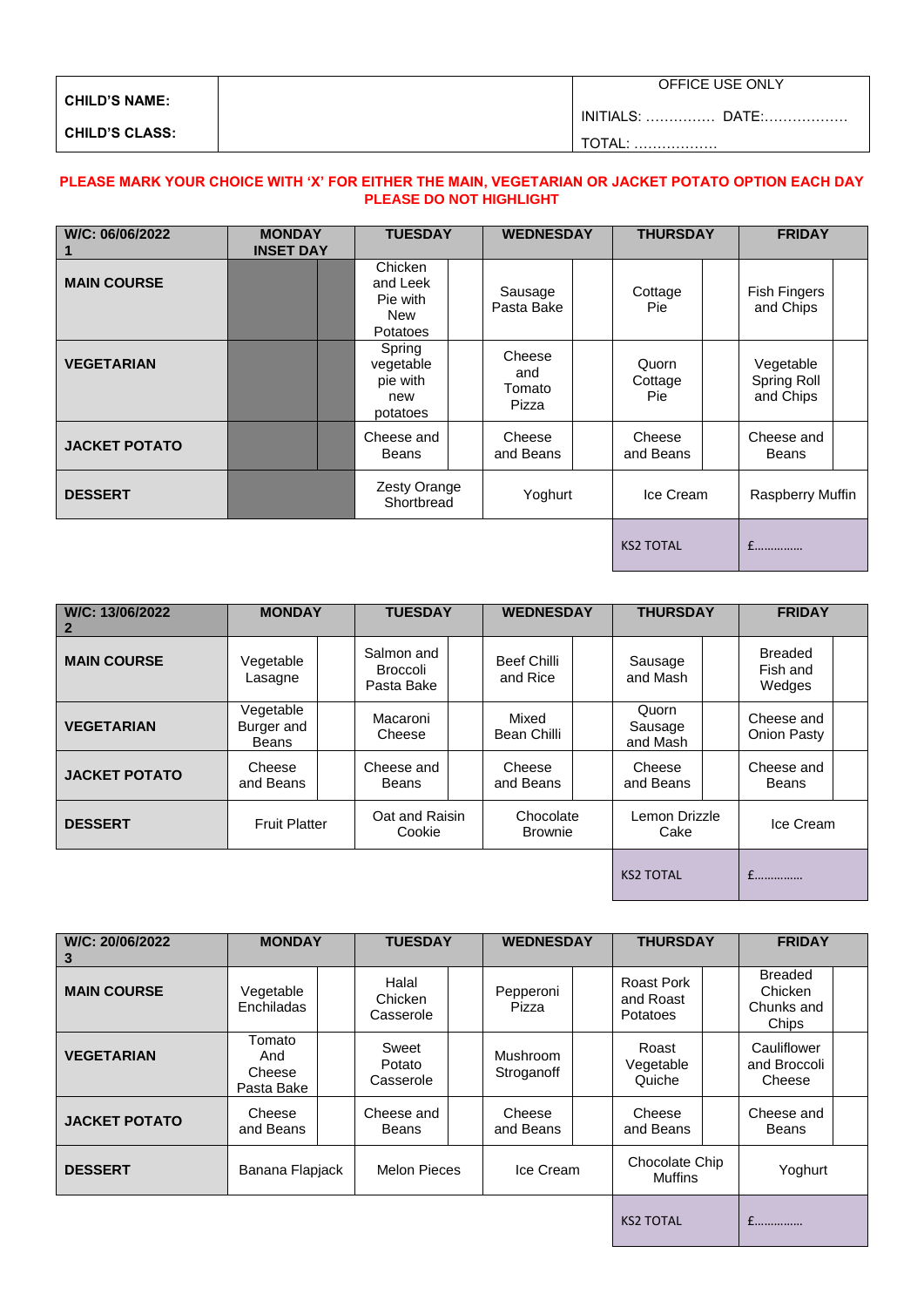| W/C: 27/06/2022<br>4 | <b>MONDAY</b>               | <b>TUESDAY</b>                                                   | <b>WEDNESDAY</b><br><b>SPORTS DAY</b> |                                | <b>THURSDAY</b><br><b>SPORTS DAY</b><br><b>FALL BACK</b> |                                       | <b>FRIDAY</b> |  |
|----------------------|-----------------------------|------------------------------------------------------------------|---------------------------------------|--------------------------------|----------------------------------------------------------|---------------------------------------|---------------|--|
| <b>MAIN COURSE</b>   | Mediterranean<br>Pasta Bake | Chicken<br>and Leek<br>Pie with<br><b>New</b><br><b>Potatoes</b> | Packed<br>Lunch Ham                   | Cottage<br><b>Pie</b>          |                                                          | Fish<br>Fingers and<br>Chips          |               |  |
| <b>VEGETARIAN</b>    | Vegetable<br>Risotto        | Spring<br>vegetable<br>pie with<br>new<br>potatoes               | Packed<br>Lunch<br>Cheese             | Quorn<br>Cottage<br><b>Pie</b> |                                                          | Vegetable<br>Spring Roll<br>and Chips |               |  |
| <b>JACKET POTATO</b> | Cheese and<br><b>Beans</b>  | Cheese and<br><b>Beans</b>                                       | Cheese<br>and Beans                   | Cheese<br>and Beans            |                                                          | Cheese and<br>Beans                   |               |  |
| <b>DESSERT</b>       | <b>Melon Pieces</b>         | Zesty Orange<br>Shortbread                                       | Chocolate Chip<br>Cookie              | Ice Cream                      |                                                          | Raspberry Muffin                      |               |  |
|                      |                             |                                                                  |                                       | <b>KS2 TOTAL</b>               |                                                          | f                                     |               |  |

| W/C: 04/07/2022<br>5 | <b>MONDAY</b>                           | <b>TUESDAY</b>                       |                             | <b>WEDNESDAY</b> |                              | <b>THURSDAY</b> |                                      | <b>FRIDAY</b> |  |
|----------------------|-----------------------------------------|--------------------------------------|-----------------------------|------------------|------------------------------|-----------------|--------------------------------------|---------------|--|
| <b>MAIN COURSE</b>   | Vegetable<br>Lasagne                    | Salmon and<br>Broccoli<br>Pasta Bake | Beef Chilli<br>and Rice     |                  | Sausage<br>and Mash          |                 | <b>Breaded</b><br>Fish and<br>Wedges |               |  |
| <b>VEGETARIAN</b>    | Vegetable<br>Burger and<br><b>Beans</b> | Macaroni<br>Cheese                   | Mixed<br>Bean Chilli        |                  | Quorn<br>Sausage<br>and Mash |                 | Cheese and<br>Onion<br>Pasty         |               |  |
| <b>JACKET POTATO</b> | Cheese and<br><b>Beans</b>              | Cheese and<br>Beans                  | Cheese<br>and Beans         |                  | Cheese<br>and Beans          |                 | Cheese and<br><b>Beans</b>           |               |  |
| <b>DESSERT</b>       | <b>Fruit Platter</b>                    | Oat and Raisin<br>Cookie             | Chocolate<br><b>Brownie</b> |                  | Lemon Drizzle<br>Cake        |                 | Ice Cream                            |               |  |
|                      |                                         |                                      |                             |                  | <b>KS2 TOTAL</b>             |                 |                                      |               |  |

| W/C: 11/07/2022<br>6 | <b>MONDAY</b>                      | <b>TUESDAY</b>                | <b>WEDNESDAY</b>       | <b>THURSDAY</b><br>(YEAR 4<br><b>BRAESIDE)</b> | <b>FRIDAY</b>                                    |  |
|----------------------|------------------------------------|-------------------------------|------------------------|------------------------------------------------|--------------------------------------------------|--|
| <b>MAIN COURSE</b>   | Vegetable<br>Enchiladas            | Halal<br>Chicken<br>Casserole | Pepperoni<br>Pizza     | Roast Pork<br>and Roast<br><b>Potatoes</b>     | <b>Breaded</b><br>Chicken<br>Chunks and<br>Chips |  |
| <b>VEGETARIAN</b>    | Tomato And<br>Cheese Pasta<br>Bake | Sweet<br>Potato<br>Casserole  | Mushroom<br>Stroganoff | Roast<br>Vegetable<br>Quiche                   | Cauliflower<br>and<br><b>Broccoli</b><br>Cheese  |  |
| <b>JACKET POTATO</b> | Cheese and<br><b>Beans</b>         | Cheese and<br>Beans           | Cheese<br>and Beans    | Cheese<br>and Beans                            | Cheese and<br><b>Beans</b>                       |  |
| <b>DESSERT</b>       | Banana Flapjack                    | <b>Melon Pieces</b>           | Ice Cream              | Chocolate Chip<br><b>Muffins</b>               | Yoghurt                                          |  |
|                      |                                    |                               |                        | <b>KS2 TOTAL</b>                               | £                                                |  |